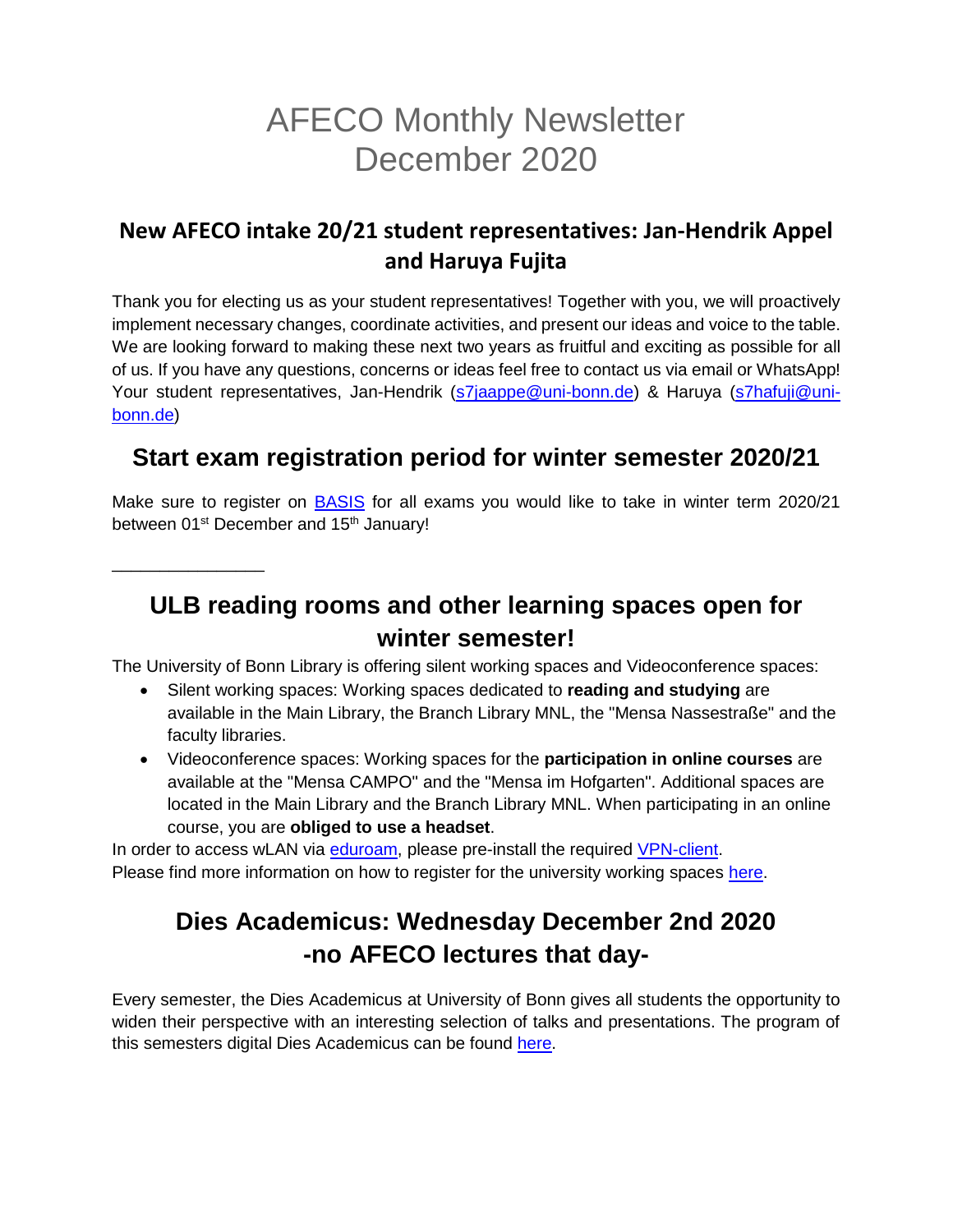### **FuckUp Night Student Edition #2**

Social pressure, the wrong course of study, overwhelmed or even forced exmatriculation? Study doubts are now part of the daily routine. This is proven also in this year courageous speaker, which report with the FuckUp Nights Bonn - student edition #2 on **10th December at 20:00** of their failed study experiences, burst career dreams and the time afterwards. More information and the link for the digital event will is available [here.](https://www.uni-bonn.de/studium/im-studium/besondere-anliegen-unterstuetzungsangebote/studienzweifel/fuckup-nights-bonn-student-edition)

### **Internship and Job Opportunities\***

[Student assistantship \(SHK\),](https://www.zef.de/fileadmin/webfiles/downloads/vacancies/SHK_call_2021.pdf) Working Group of Environmental Social Sciences/Economics at the Institute for Environmental Sciences (iES) of the University of Landau in alliance with the Center for Development Research (ZEF) of the University of Bonn, Bonn Application deadline: 31.12.2020

[Communication and Programme Manager Support \(Internship\),](https://jobpage.cvwarehouse.com/?companyGuid=2b9735ff-75aa-430c-aa9c-33ea2f65f013&channel=own_website&lang=en-US&job=195859) European Institute of Innovation & Technology (EIT) Food, Munich Application deadline: 01.12.2020

[Praktikant\\*in in der Abteilung Ländliche Entwicklung und Agrarwirtschaft im Sektorvorhaben](https://jobs.giz.de/index.php?ac=jobad&id=52293)  [Agrarpolitik und Ernährungssicherung,](https://jobs.giz.de/index.php?ac=jobad&id=52293) Deutsche Gesellschaft für Internationale Zusammenarbeit (GIZ) GmbH, Bonn Bewerbungsfrist: 03.12.2020

**Check out the ILR [website](https://www.ilr1.uni-bonn.de/de/jobs/stellenanzeigen) for PhD positions and other post-graduate job opportunities.**

\***job descriptions in German require fluent German skills**

\_\_\_\_\_\_\_\_\_\_\_\_\_\_\_\_\_

\_\_\_\_\_\_\_\_\_\_\_\_\_\_\_\_

# **Testimonial: Let's Plant e.V**

#### **1. Tell us a little about your organization and the objectives you wish to achieve.**

Let's Plant e.V. is a non-profit association which was founded in 2018. Our aim is to restore degraded land through rehabilitation, agroforestry or afforestation. With this we want to actively provide solutions to the biggest challenges of humankind, such as biodiversity protection, climate change mitigation and reduction of conflict related issues like migration and war.

To achieve our objective, we do awareness-building of issues of and potential answers to progressive degradation of ecological systems. We also develop innovative and holistic landscape management approaches to regenerate functional ecological systems. And most importantly, we plant!

#### **2. What has Let's Plant worked on in the past and what are you currently working on?**

As a first little project in 2019, Let's Plant co-hosted together with the German Development Institute (DIE) the film screening on "Let's Plant Forests for the Future" in the framework of the "World Day to Combat Desertification and Drought". After streaming two films on the topic, we participated in a panel discussion together with the film director and a representative of DIE. The second project took place as part of the digital Tropentag 2020. Hereby, Let's Plant organized a photo competition on the topic: "to improve degraded land in the sense of holistic landscape management". While those two projects were rather focusing on awareness-building of and